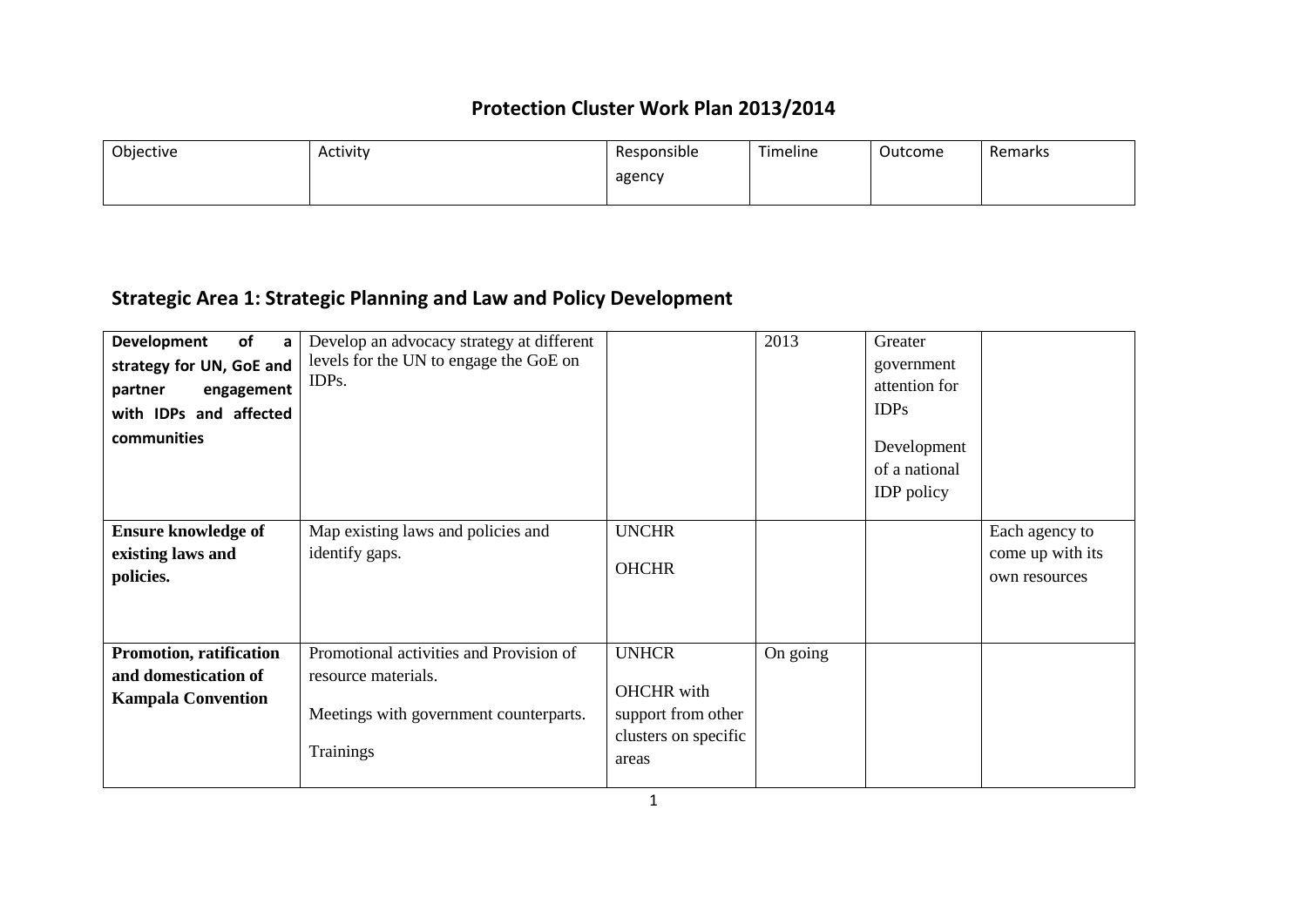| Objective | Activity | Responsible | Timeline | Outcome | Remarks |
|-----------|----------|-------------|----------|---------|---------|
|           |          | agency      |          |         |         |
|           |          |             |          |         |         |

|                                             | Coordination w/ AU counterparts.                                                                                                                                                                                                                                                                  |  |  |
|---------------------------------------------|---------------------------------------------------------------------------------------------------------------------------------------------------------------------------------------------------------------------------------------------------------------------------------------------------|--|--|
| Develop national<br>strategy / plan on IDPs | Joint technical committee w/<br>$\bullet$<br>gov't counterparts to develop<br>elements of national strategy.<br>Conduct a consultation workshop<br>$\bullet$<br>with<br>cluster<br>government,<br>members and other relevant<br>humanitarian organizations for<br>the development of the strategy |  |  |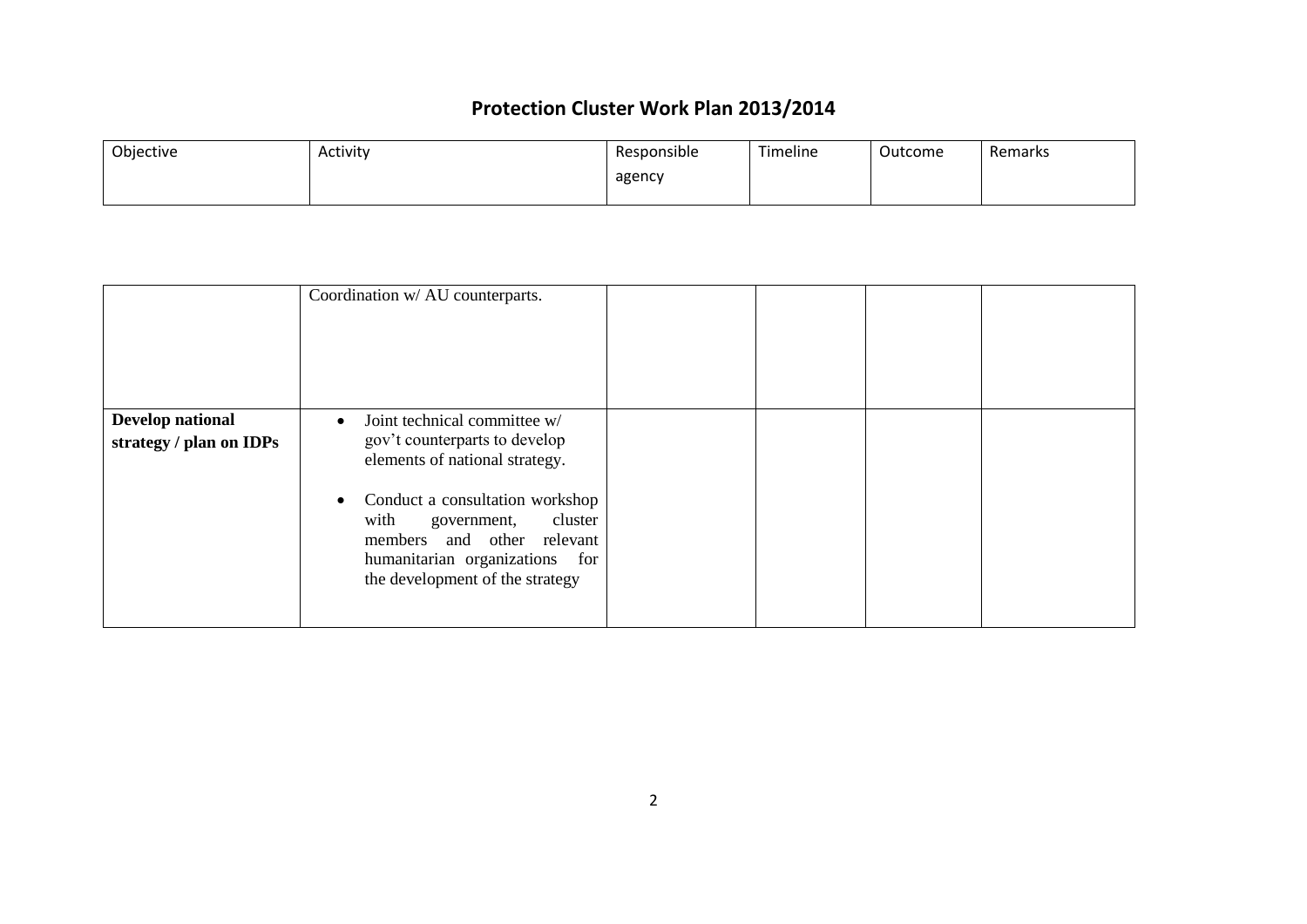| Objective | Activity | Responsible | Timeline | Outcome | Remarks |
|-----------|----------|-------------|----------|---------|---------|
|           |          | agency      |          |         |         |
|           |          |             |          |         |         |

# **Strategic Area 2: Capacity-building and Awareness-raising**

| <b>Trainings</b> | Trainings for government<br>l.<br>officials, civil society, and other<br>partners – Addis and Regional<br>level. | <b>UNHCR</b><br><b>UNICEF</b><br><b>UNFPA</b><br><b>OHCHR</b><br><b>OCHA</b><br>NGOs and donors |           | 3 government<br>officials<br>trained on the<br>Kampala<br>Convention<br>and Guiding<br>Principles on<br>the Kampala<br>Convention |  |
|------------------|------------------------------------------------------------------------------------------------------------------|-------------------------------------------------------------------------------------------------|-----------|-----------------------------------------------------------------------------------------------------------------------------------|--|
|                  | 1.1 Trainings for Regional<br>Government Officials in<br>Gambella, Somali and Oromiya                            |                                                                                                 | 2013/2014 |                                                                                                                                   |  |
|                  | 1.2 Training for DRMFSS and<br>Ministry of Federal Affairs at<br>Addis Ababa Level                               |                                                                                                 |           |                                                                                                                                   |  |
|                  | 1.3 Specific training for members of<br>Parliament (follow up actions)                                           |                                                                                                 |           |                                                                                                                                   |  |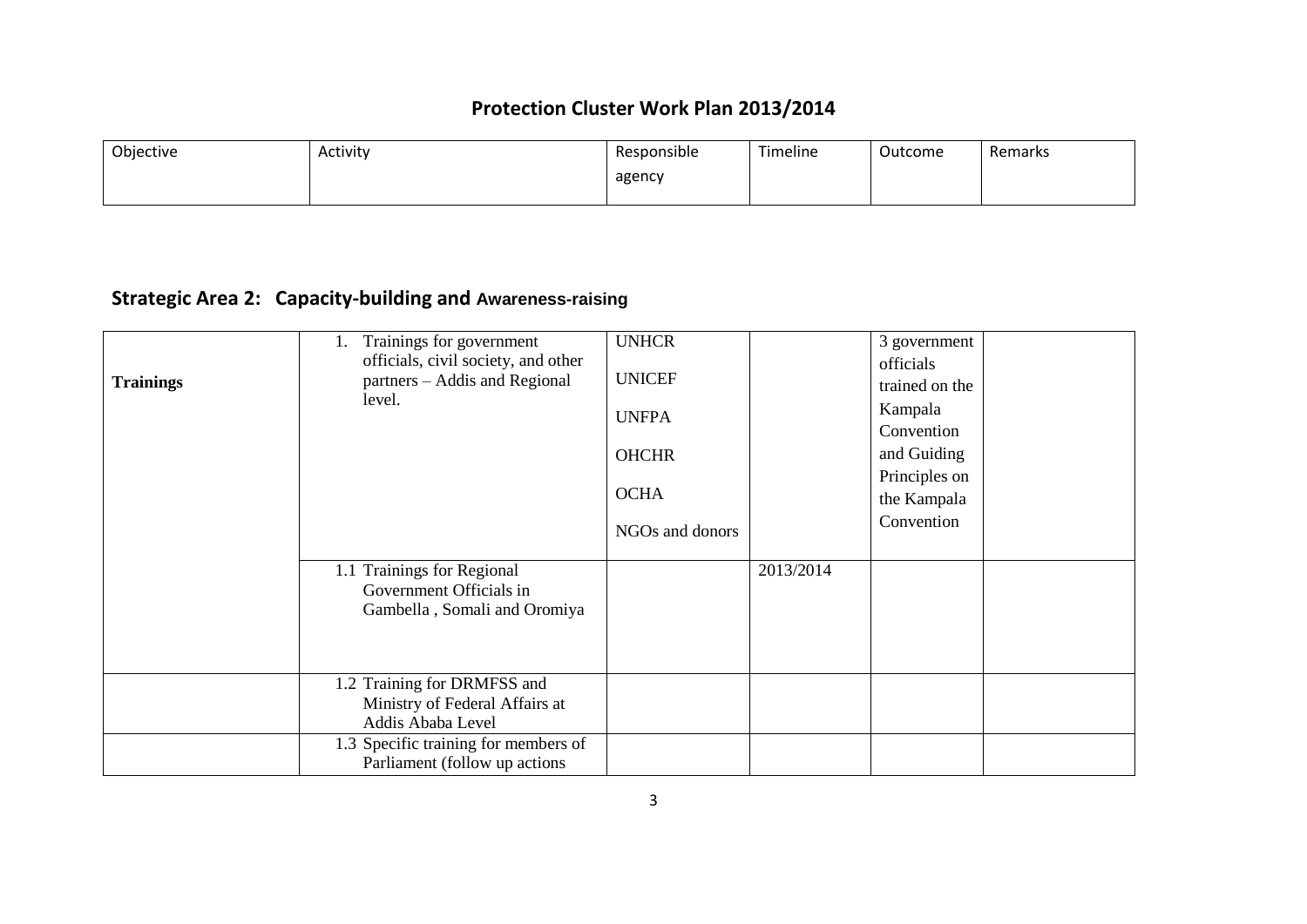| Objective | Activity | Responsible | Timeline | Outcome | Remarks |
|-----------|----------|-------------|----------|---------|---------|
|           |          | agency      |          |         |         |

|                                   | following the training to HoPR<br>members)<br>1.4 Trainings to be delivered to the<br>Ministry of Women's, Children        | CP/SGBV Sub<br>cluster |           |                                                                                                                                                |
|-----------------------------------|----------------------------------------------------------------------------------------------------------------------------|------------------------|-----------|------------------------------------------------------------------------------------------------------------------------------------------------|
|                                   | and youth<br>1.5 Facilitating for relevant<br>government partners to attend<br>trainings outside Ethiopia on IDP<br>issues |                        |           |                                                                                                                                                |
| <b>Communications</b><br>strategy | 2. Key messages on IDP/protection<br>issues for use by HC, EHCT and<br>Protection Cluster partners.                        |                        | 2013/2014 | Information<br>on IDP issues<br>shared to the<br>HC through<br><b>OCHA</b><br><b>IDP</b> issues<br>flagged<br>through<br><b>EHCT</b><br>agenda |
|                                   | 2.1. Developing information package on<br><b>IDPs</b>                                                                      |                        |           |                                                                                                                                                |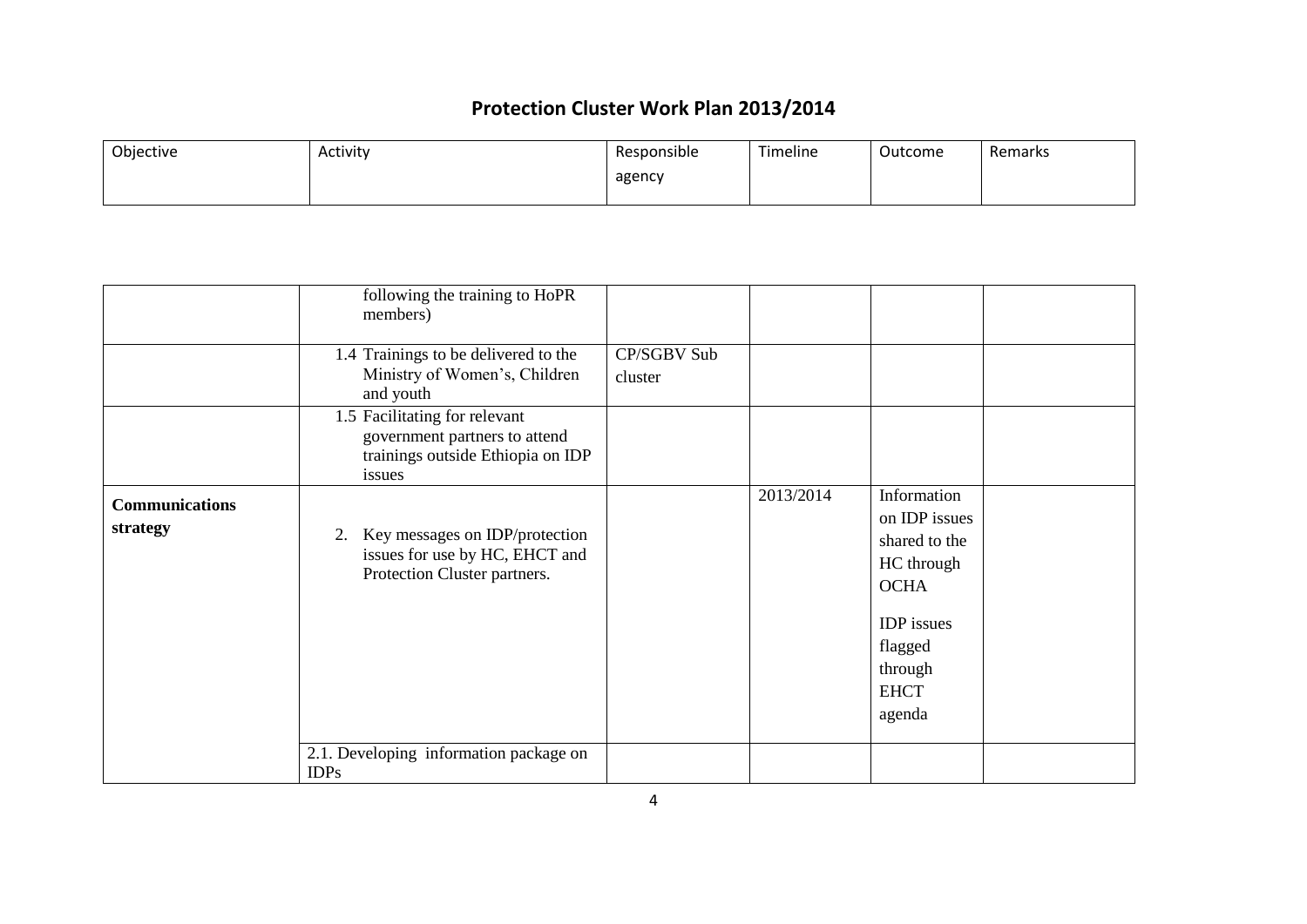| Objective | Activity | Responsible | Timeline | Outcome | Remarks |
|-----------|----------|-------------|----------|---------|---------|
|           |          | agency      |          |         |         |
|           |          |             |          |         |         |

| 2.2. Involve the UN Communication team    |  |  |
|-------------------------------------------|--|--|
| in emergency situations                   |  |  |
| 2.3. Development of a strategy on the use |  |  |
| of the communication tools (flyers,       |  |  |
| brochures and calendars)                  |  |  |

## **Strategic Area 3: Situation analysis and humanitarian response**

| Data collection and<br>analysis | Develop baseline information<br>on IDPs with focus on<br>protection                                  | OCHA and IOM                         | 2013/2014 |  |
|---------------------------------|------------------------------------------------------------------------------------------------------|--------------------------------------|-----------|--|
|                                 | 1.1 Review of existing data<br>capturing tool and<br>harmonization of tool for a<br>rapid assessment | <b>UNICEF</b><br>IOM<br><b>UNFPA</b> |           |  |
|                                 | 1.2 Conduct a rapid assessment to<br>test harmonized tool                                            |                                      |           |  |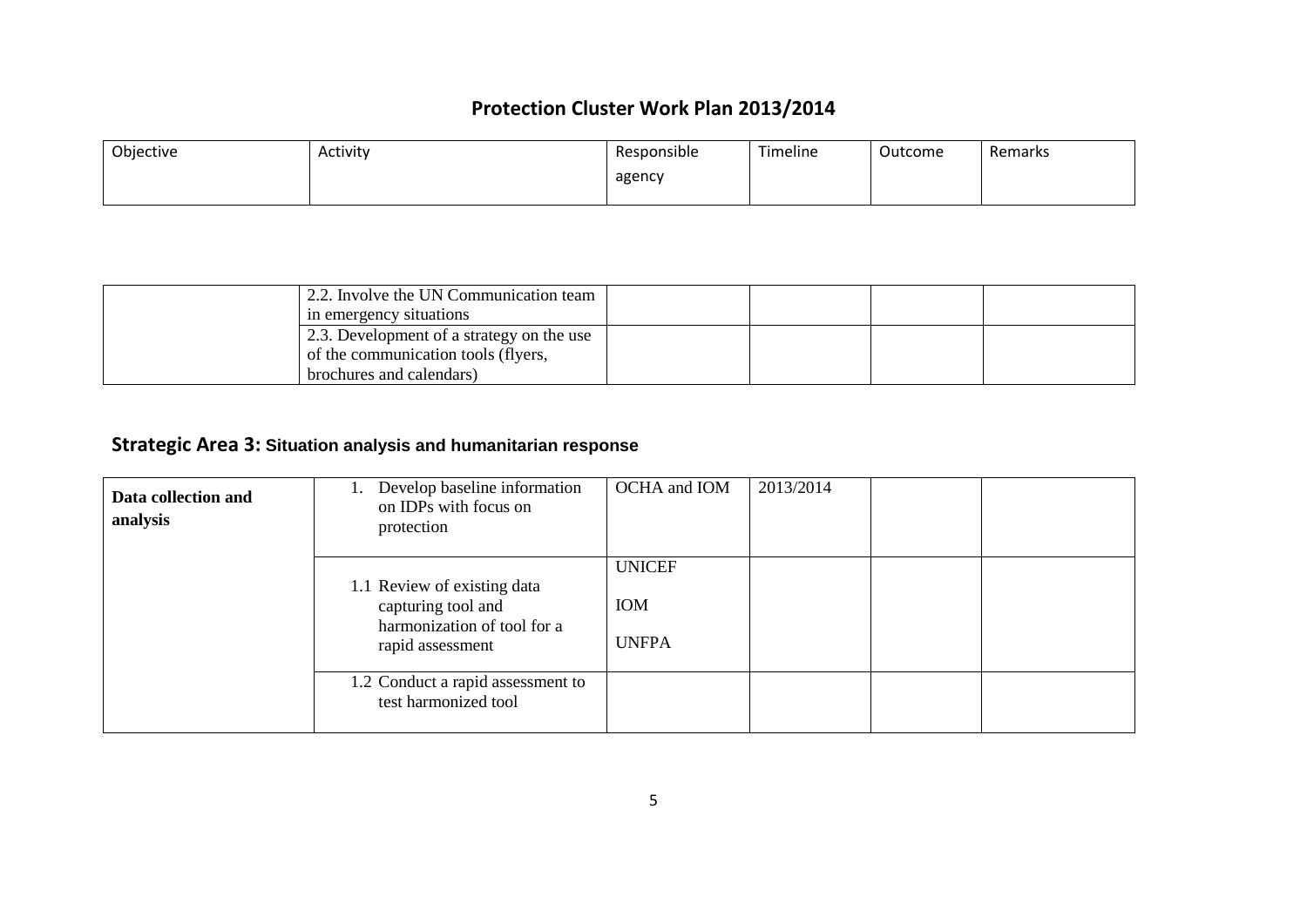| Objective | Activity | Responsible | Timeline | Outcome | Remarks |
|-----------|----------|-------------|----------|---------|---------|
|           |          | agency      |          |         |         |
|           |          |             |          |         |         |

# **Strategic Area 4: Coordination and Information-sharing**

| Woking w/ UNCT and<br>other clusters at Addis<br>and field levels. | Participation in other cluster<br>meeting and in HCC, Cluster<br>Leads, DRMTWC (etc)                                                                                                           | <b>UNHCR</b>                               | On going  | National approach<br>needs to be<br>developed |
|--------------------------------------------------------------------|------------------------------------------------------------------------------------------------------------------------------------------------------------------------------------------------|--------------------------------------------|-----------|-----------------------------------------------|
|                                                                    | Promote protection as cross-<br>2.<br>cutting issue in all clusters;<br>promote gender, child protection<br>and GBV programming and<br>mainstreaming in<br>sectoral<br>humanitarian responses. | All cluster<br>members                     | 2013/2014 |                                               |
|                                                                    | 2.1 produce<br>readily<br>available<br>packages to distribute to other<br>clusters<br>and other<br>relevant<br>partners)                                                                       |                                            |           |                                               |
|                                                                    | Review sectoral guidelines and<br>3.<br>tools to enhance the integration of<br>protection issues.                                                                                              | All cluster<br>members in their<br>sectors | 2013/2014 |                                               |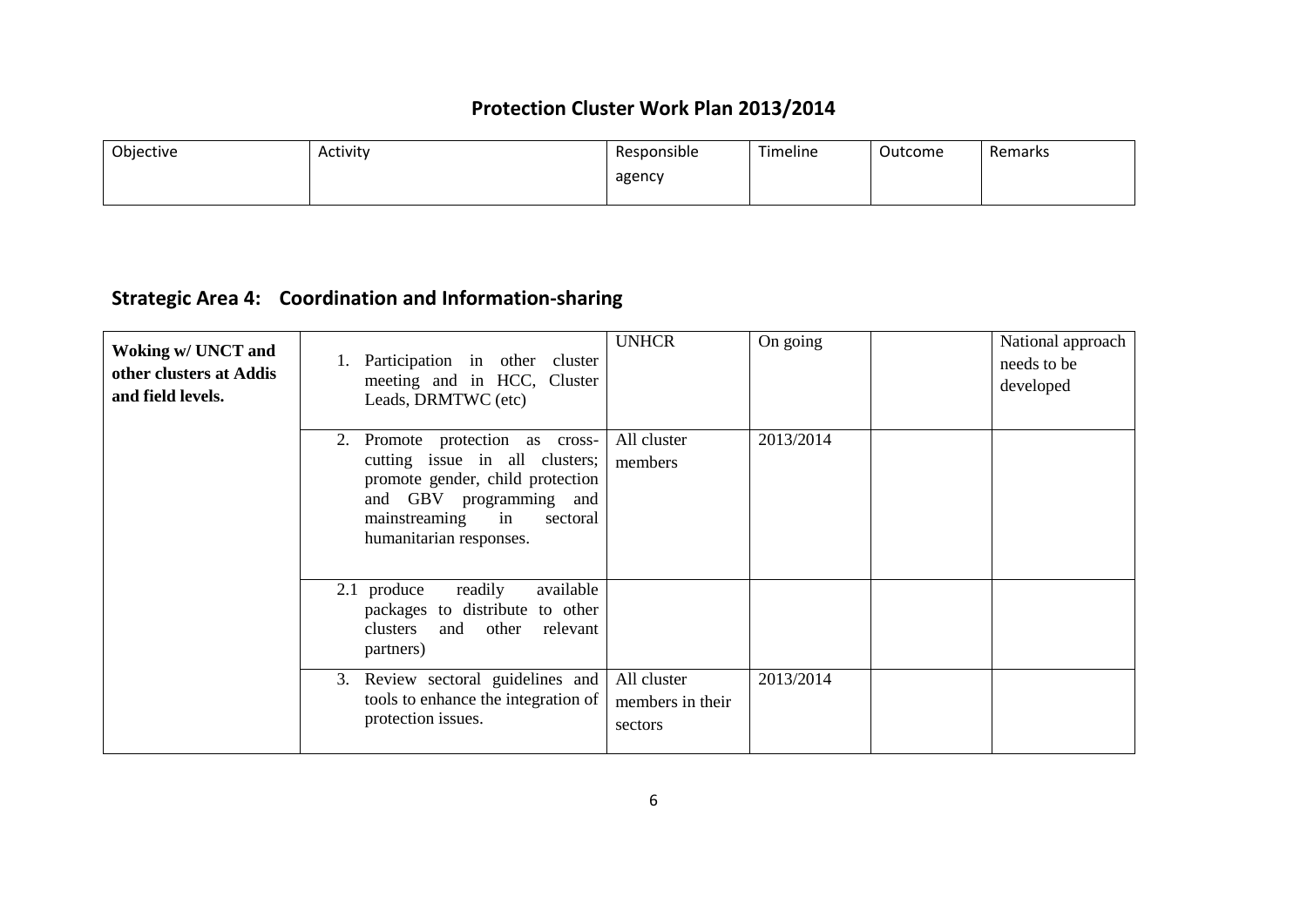| Objective | Activity | Responsible | Timeline | Outcome | Remarks |
|-----------|----------|-------------|----------|---------|---------|
|           |          | agency      |          |         |         |
|           |          |             |          |         |         |

|                                                                     | 4. Closer synergy w/ GBV/CP sub-<br>cluster<br>reporting<br>line<br>5. Establish<br>and<br>working groups at field level                                                                                                                                                                                                                                                                                                                    |                             | 2013/2014<br>2013/2014 |  |
|---------------------------------------------------------------------|---------------------------------------------------------------------------------------------------------------------------------------------------------------------------------------------------------------------------------------------------------------------------------------------------------------------------------------------------------------------------------------------------------------------------------------------|-----------------------------|------------------------|--|
| <b>Build partnerships with</b><br><b>Government</b><br>counterparts | Invite government focal points<br>$\bullet$<br>(Ministry of Federal Affairs,<br>DRMFSS, Ministry of Women's,<br>Children and Youth Affairs and<br>Ministry of Justice) to participate<br>in the cluster meeting or to host<br>the meeting.<br>Follow-up with Ministry of<br>$\bullet$<br>Federal Affairs, DRMFSS,<br>Ministry of Women's Children,<br>Ministry of Justice and Youth<br>Affairs (MoWA), Ethiopian<br>Human Rights Commission | <b>UNHCR</b><br><b>OCHA</b> | On going               |  |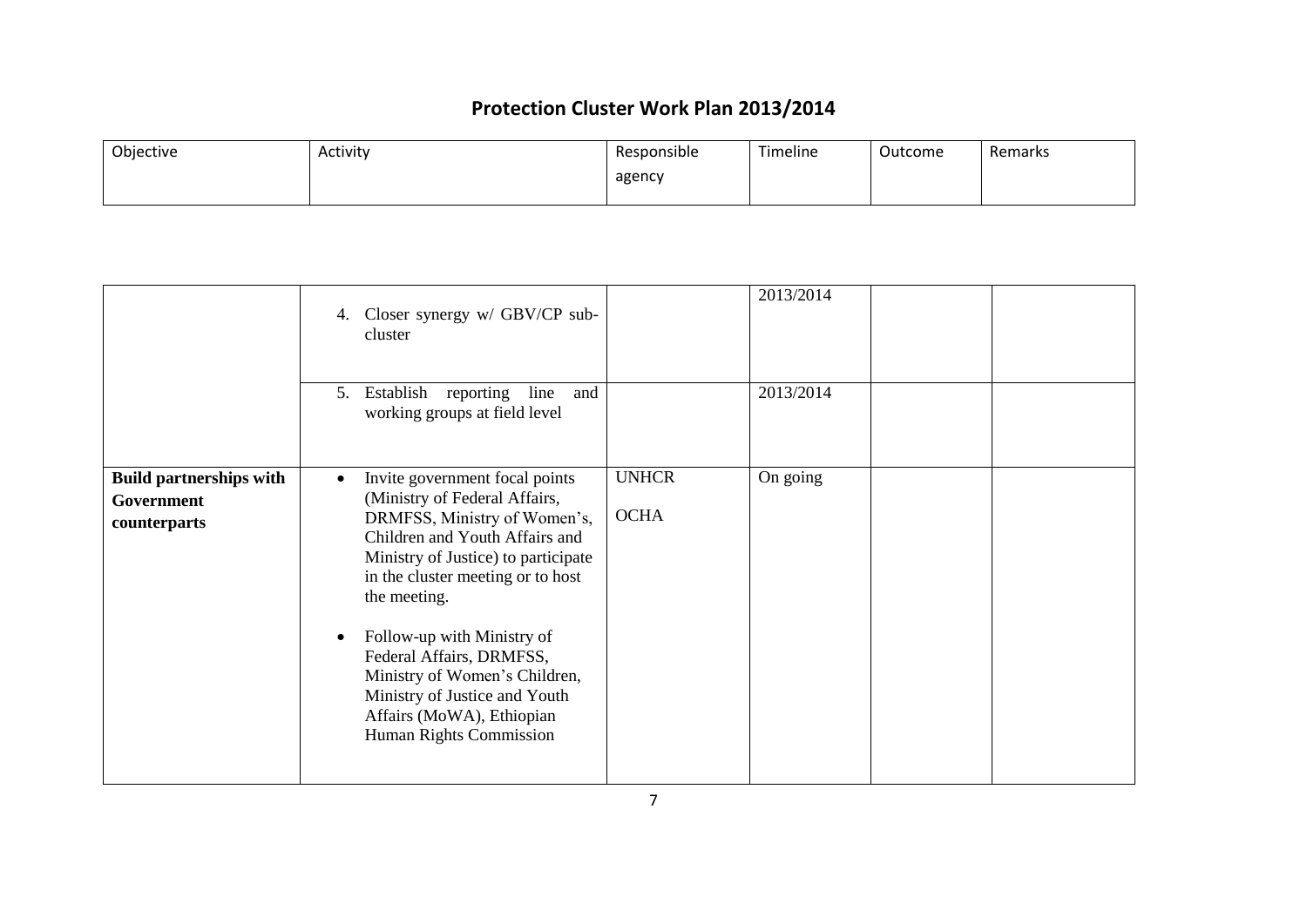| Objective | Activity | Responsible | Timeline | Outcome | Remarks |
|-----------|----------|-------------|----------|---------|---------|
|           |          | agency      |          |         |         |
|           |          |             |          |         |         |

| <b>Global Protection</b><br>cluster | Ensure regular feedback to the<br><b>Global Protection Cluster on</b><br>country specific information on<br>IDP <sub>s</sub> .<br>Request for technical assistance /<br>trainings as required                                                                       | <b>UNHCR</b><br><b>UNHCR</b> | 2013/2014<br>2013/2014 |                                                   | Agencies to liaise<br>in this particular<br>area                          |
|-------------------------------------|---------------------------------------------------------------------------------------------------------------------------------------------------------------------------------------------------------------------------------------------------------------------|------------------------------|------------------------|---------------------------------------------------|---------------------------------------------------------------------------|
|                                     | network with key<br>Build<br>a<br>$\bullet$<br>resource persons (expert agency<br>staff identified by individual<br>agencies or consultants working<br>with agencies identified) on<br>protection area in a consolidated<br>list to provide support upon<br>request |                              |                        | Available<br>stand by<br>experts when<br>required | Areas could<br>include:<br><b>IHL/HRL</b><br><b>Minors</b><br><b>IDPs</b> |
|                                     | Organize a one day training for<br>identified list of professionals                                                                                                                                                                                                 |                              |                        |                                                   |                                                                           |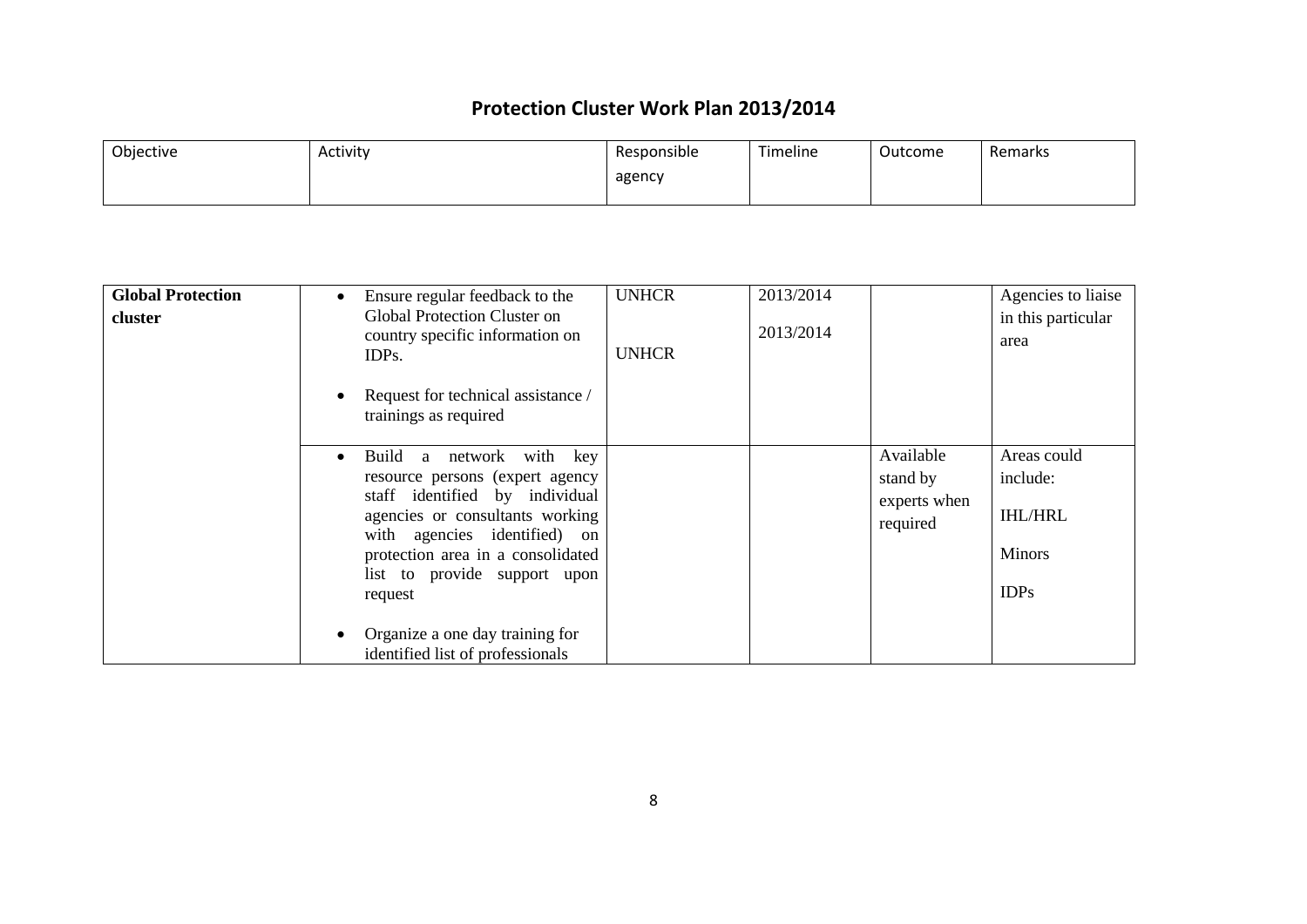| Objective | Activity | Responsible | Timeline | Outcome | Remarks |
|-----------|----------|-------------|----------|---------|---------|
|           |          | agency      |          |         |         |
|           |          |             |          |         |         |

# **Strategic Area 5: Resource mobilization**

| <b>Engagement with donor</b> | Engage donors in defining                                                                                                               | <b>UNHCR</b> and | 2013/2014 |  |
|------------------------------|-----------------------------------------------------------------------------------------------------------------------------------------|------------------|-----------|--|
| community                    | common protection objectives.                                                                                                           | <b>OCHA</b>      |           |  |
|                              | Explore and encourage the<br>participation of donors to cluster<br>meetings to present protection<br>and/or peace-building initiatives. |                  |           |  |
| <b>Fund-raise for IDP</b>    | Advocate with and mobilize donors to                                                                                                    | <b>OCHA</b>      | On going  |  |
| advocacy and response.       | fund protection, CP and GBV activities in                                                                                               |                  |           |  |
|                              | emergencies.                                                                                                                            |                  |           |  |